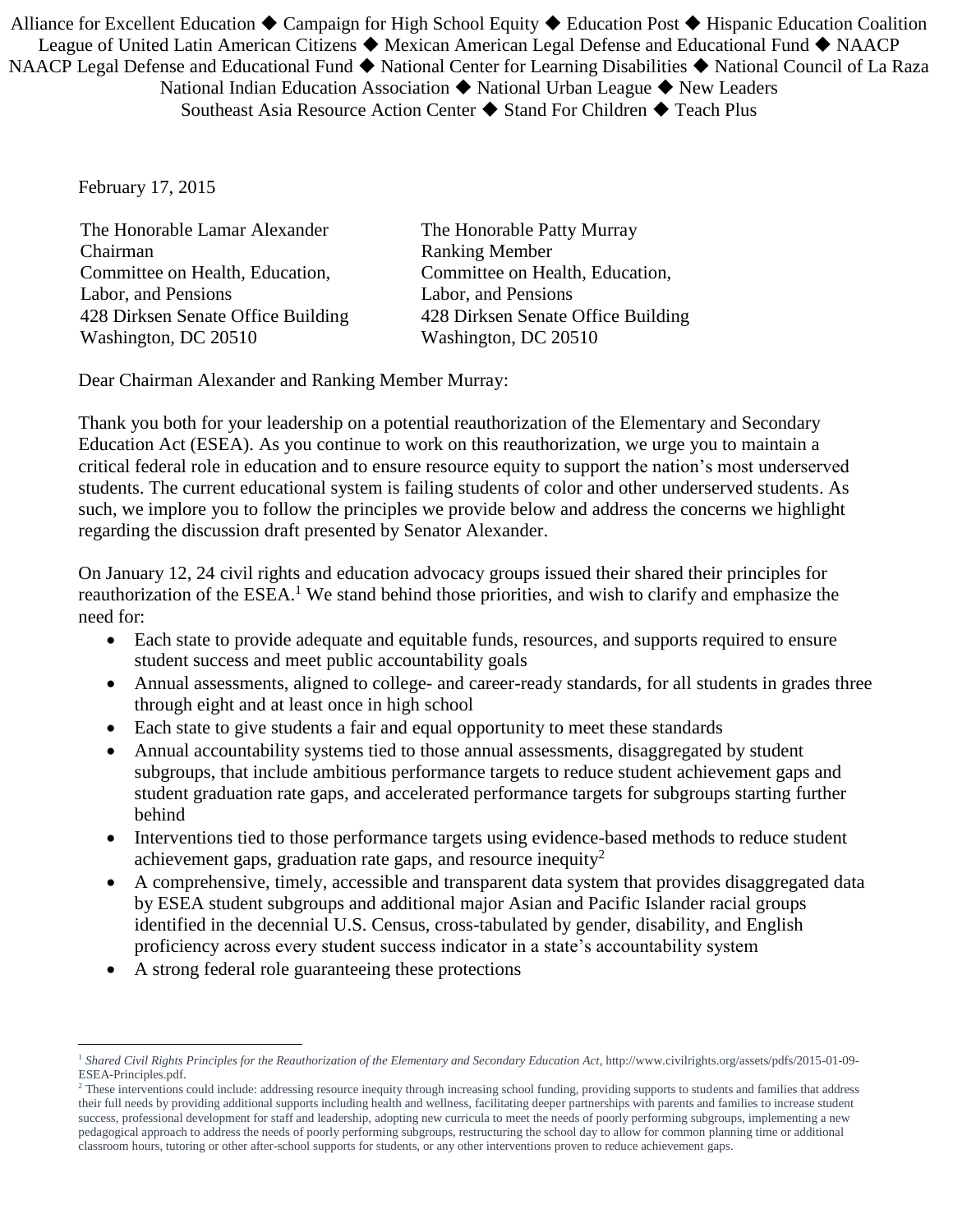On January 13, Chairman Alexander released a discussion draft of the "Every Child Ready for College or Career Act of 2015." We are very concerned that several areas of the discussion draft would have a negative impact on students of color and other underserved students. We are particularly concerned with the following issues within the ESEA discussion draft that we hope you will address as you move to a bipartisan process:

- Resource equity: The discussion draft does not address the vast disparity in resources available to students. ESEA reauthorization must bring greater transparency and focused action to increase equity in the availability of critical educational inputs, including but not limited to funding, access to advanced coursework, and teaching by effective and experienced educators.
- Subgroup accountability: The discussion draft does not include a sufficient accountability focus for traditionally underserved students such as students of color, native students, English learners, students with disabilities, and low-income students. For example, within the discussion draft, states are not required to set annual performance goals and graduation rate targets for student subgroups, to intervene in schools where any subgroup has not met the annual achievement and graduation rate target or where achievement gaps exist, or to ensure there are no disparities in access to effective teachers for all student subgroups.
- Low-performing schools: The discussion draft does not provide sufficient support to students in low-performing schools, including schools failing individual subgroups. For instance, a dedicated funding stream for school improvement has been eliminated, and evidence-based reform of the state's lowest-achieving schools and high schools with abysmal graduation rates has become optional.
- Financial protections: The discussion draft eliminates "Maintenance of Effort" requirements that are critical to the financial foundation of the nation's system of public education. This proposal could lead to a major decline in resources for the nation's students. Moreover, the discussion draft dilutes funding for low-income students under Title I by eliminating the requirement that at least 40% of students in school-wide Title I programs be from low-income families.
- Assessment system: ESEA must require annual, statewide assessments for all students (in grades three through eight and at least once in high school) that are aligned with and measure each student's progress toward meeting the state's college- and career-ready standards. The discussion draft would allow districts to create local assessments, with the approval of the state, to be used in lieu of state assessments. This is unacceptable, as it does not allow the public to effectively gauge and compare the performance of students in one district to another, thereby allowing potential inequities to arise.
- Federal prohibitions: The discussion draft both removes any level of detail regarding state accountability systems and prohibits the Department of Education from ensuring the quality of these systems. Moreover, the discussion draft essentially requires the Department of Education to approve any request it receives from states for a waiver. Together, these policies leave disadvantaged students with no assurance of support.
- English learners: The discussion draft eliminates accountability provisions in Title III for English learners. It also removes the Emergency Immigrant Education Program in Title III, which provides states additional funds to address unexpected surges in the English learner population.